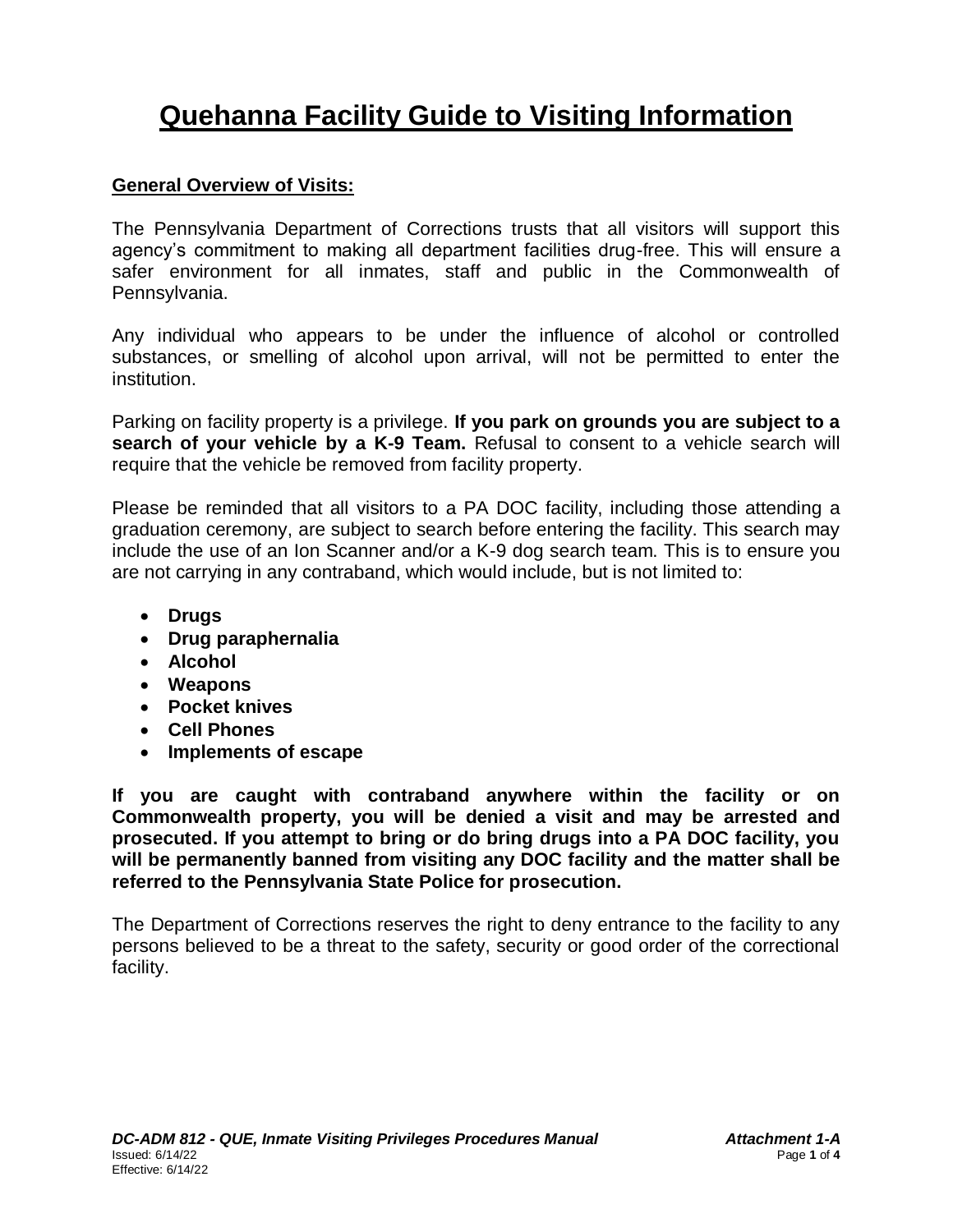### **What to expect when entering the building for your visit:**

Upon arrival to the lobby, please check in with the Lobby Officer. One form of photo identification is required at the Quehanna Facility and may be: a driver's license or other photo identification which contains the visitor's current home address and date of birth. Please contact the institution for information on other acceptable forms of identification for adults. All minor-aged visitors must have a form of identification – either a school ID with photograph or an original/certified copy of a birth certificate and Social Security card. **No visit will be permitted without proper identification.**

Please be advised, all visitors are subject to a security search prior to entering the institution and upon departure. Visitors must pass a metal detector in three (3) attempts. It is advised that visitors do not wear any clothing which may contain metal or has metal on the outside of the garment. On random occasions and in addition to metal detection search, a visitor may be required to pass a drug itemizer (drug detection device), K-9 search and/or K-9 air scan. If you refuse to be searched before entering the institution, your visiting privileges may be denied. If you refuse to be searched while in the institution, you may be detained until appropriate law enforcement authorities have been contacted and arrive.

It is recommended that you arrive as early in the day as possible so that proper arrangements can be made in time for your visit. Your patience is appreciated.

### **Confirming Eligibility for Visit**

**All visitors must be on the inmate's approved** *facility* **visiting list** *and be approved on the DOC Inmate Visitation System. This includes all minor-aged children.* Visitors under 18 years of age may only visit when accompanied by an adult who is authorized per DC-313 and must also be on the inmate's approved visiting list. Please note: it is the inmate's responsibility to request additions to or deletions from his/her approved visiting list. *Visitors schedule the visit on the DOC Inmate Visitation System in accordance with the Inmate Visitation Schedule.*

Per Department of Corrections' policy, the following categories of individual will generally be prohibited from visiting inmates:

- $\Diamond$  Former inmate of any corrections system
- $\Diamond$  Any person who is currently under parole or probation supervision
- Any Department of Corrections employee (current or former)
- $\Diamond$  Any currently active Volunteer for the Department of Corrections
- Any current or former contract employee
- $\Diamond$  Any victim of the inmate (without prior approval)
- $\Diamond$  Anyone who has an active Protection from Abuse (PFA) Order against that inmate that prohibits such contact

Based on legitimate reasons, exceptions to these restrictions shall be reviewed by the Superintendent and/or designee upon written request and subsequent approval in advance to the intended visit.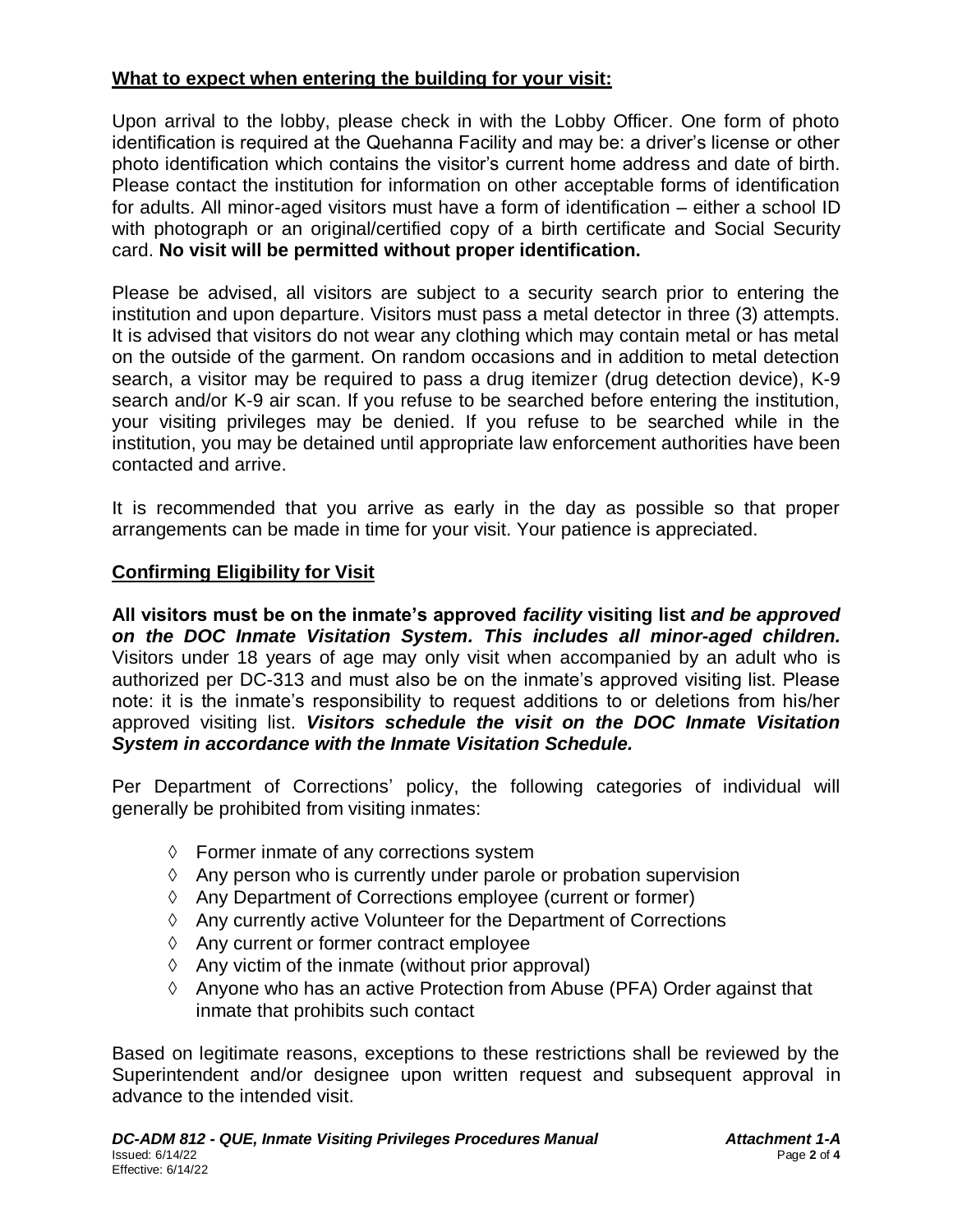# **Visiting Room Rules**

- 1. Do not bring any kind of gift to the Quehanna facility. **Remember, inmates are not permitted to take anything from the visiting area.**
- 2. Quehanna Boot Camp is **tobacco free**. No tobacco products shall be permitted.
- 3. **Baby Food/Toiletries**. Inmate visitors are permitted to bring the following items to the visiting room: two (2) unopened *plastic containers* of baby food, three (3) clear plastic baby bottles with milk or formula, three (3) loose diapers and individual pre-packaged wipes. **No types of baby creams are permitted.**
- 4. All inmates are informed of changes to visiting regulations. It is the responsibility of each inmate to inform his/her visitors of any changes.
- 5. Any visitor who is caught trying to introduce or who introduces drugs or contraband into the Quehanna facility will be banned from visiting any Department of Corrections facility. They may be detained until proper law enforcement officials investigate the incident.
- 6. Cameras, tape recorders, cell phones, radios, drugs, alcohol, weapons, food, cash, sunglasses, wallets, cigarettes, e-cigarettes, vapes, lighters, gum, hats, hooded garments, pagers and handbags are not permitted in the visiting area.
- 7. The Quehanna facility provides vending machines for food items, candy and soft drinks to be consumed during a visit. Inmates are not permitted in the vending area. Food and soft drinks are not permitted in the children's play area. **Visitors may bring in a credit card to be used in the vending machines.**
- 8. The only physical contact permitted by adults in the visiting room area is an embrace and a kiss when meeting and departing. Violations of this rule may result in termination of the visit and the inmate receiving discipline.
- 9. Small children may sit on the inmate's lap. The Quehanna facility provides a small children's play area for visitors 12 years of age or younger. Please keep your children under control. Failure to do so may result in early termination of your visit.
- 10. The maximum number of people (inmates, visitors and staff) permitted in the visiting room is 77.

### 11. *Contact visits are scheduled for three (3) hours in length; visits may be shorter if circumstances dictate. Virtual visits are scheduled for 45 minutes in length.*

12. An inmate may have a maximum of *three (3)* visitors, with at least one (1) adult (over the age of 18), at one time *for contact visits*. *Virtual visits may include up to six (6) pre-scheduled visitors.*